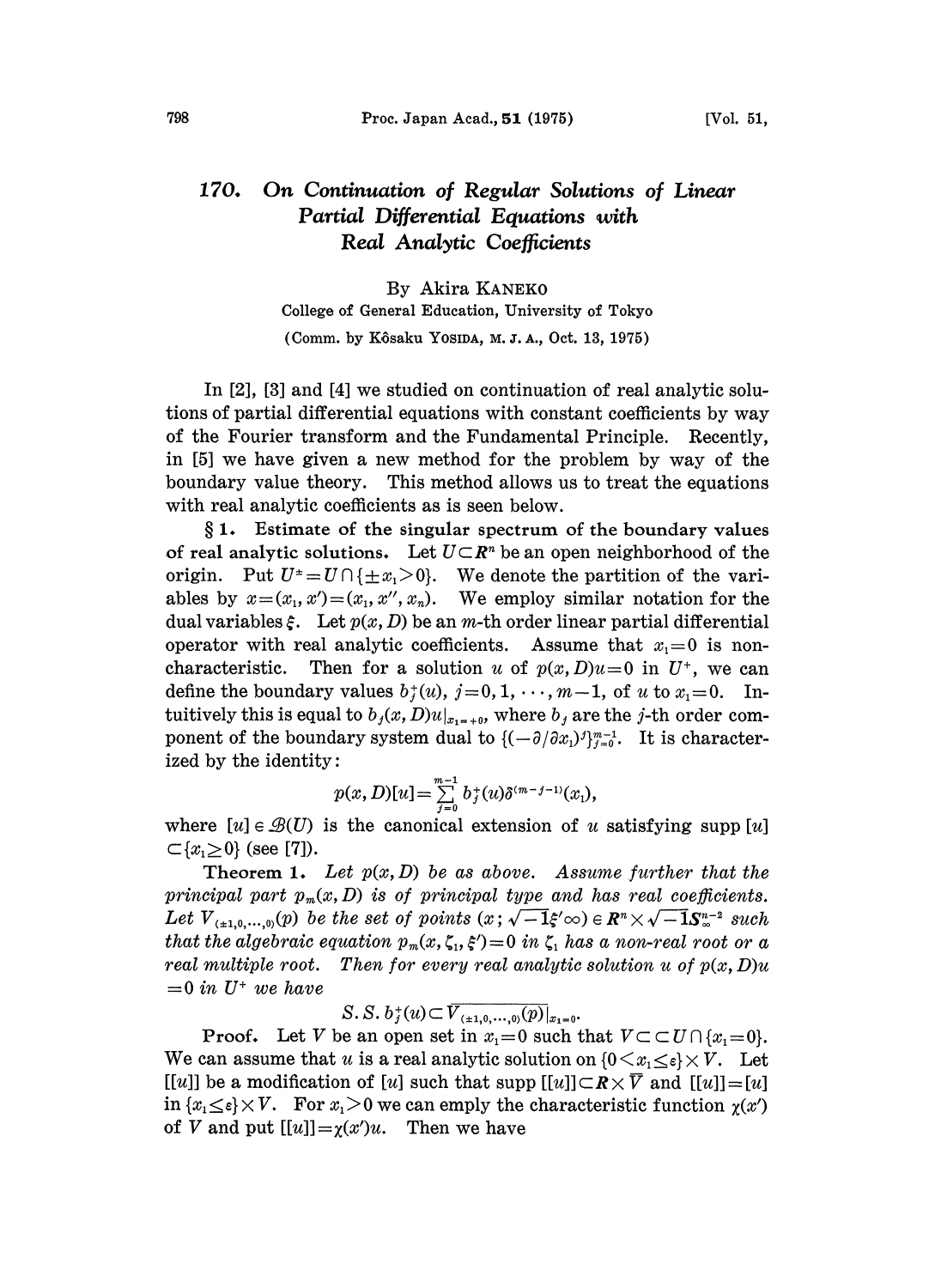$$
p(x,D)[[u]] + v = \sum_{j=0}^{m-1} f_j(x') \delta^{(m-j-1)}(x_1),
$$

where supp  $v \subset \mathbb{R} \times \partial V$ , supp  $f_j \subset \overline{V}$  and  $f_j = b_j^*(u)$  in V. We can assume that  $[[u]]$  and v contain  $x_i$ , as a real analytic parameter on  $x_i > 0$ . Put that [[u]] and v contain  $x_1$  as a real analytic parameter on  $x_1 > 0$ . Pu<br>  $W(x_1, x_2, \ldots, x_n) = (n-2)! ((1-\sqrt{-1}x'\omega')^{n-2}-(1-\sqrt{-1}x'\omega')^{n-3}(x'^2-(x'\omega')^2))$ 

$$
W(x',\omega') = \frac{(n-2) \cdot ((1-\sqrt{-1}x'\omega')^{n-2} - (1-\sqrt{-1}x'\omega')^{n-3}(x'^2 - (x'\omega')^2))}{(-2\pi\sqrt{-1})^{n-1}(x'\omega' + \sqrt{-1}(x'^2 - (x'\omega')^2))^{n-1}}
$$

Then S.S.  $W(x', \omega') = (0; \sqrt{-1}\omega' \infty)$  for each fixed  $\omega'$ . We have  $\delta(x')$  $=\int_{\lceil \omega' \rceil = 1} W(x', \omega') d\omega'$  ([8], Chapter III, formula (2.1.1)). Thus, if<br>  $(0, y'; \sqrt{-1}\omega' \in V_{(\pm 1,0,\dots,0)}(p))$ , we can apply [6], Theorem 2.7 and find the solution  $w_k(x, y', \omega')$ ,  $k=0, \dots, m-1$ , of the following Cauchy problem for "I-hyperbolic equation":

 $(1) \quad \{^{p(x,D)w_k=0,}\$  $\frac{1}{(1-\partial/\partial x_1)} w_k|_{x_1=0} = \delta_{j,m-k-1} W(y'-x',\omega'), \qquad j=0,\cdots, m-1.$ We have

$$
\int \{p(x,D)[[u]]+v\}w_k(x,y',\omega')Y(\varepsilon-x_1)dx
$$
  
(2)  

$$
=\int_{\substack{x=0 \ y=0}}^{\infty} f_j(x')\delta^{(m-j-1)}(x_1)w_k(x,y',\omega')Y(\varepsilon-x_1)dx
$$
  

$$
=\int f_k(x')W(y'-x',\omega')dx'.
$$

On the other hand, by integration by parts this is equal to

$$
\int [[u]]^t p(x, D) \{w_k(x, y', \omega')Y(\epsilon - x_1)\} dx + \int v w_k(x, y', \omega')Y(\epsilon - x_1) dx
$$
  
(3)
$$
= \int \sum_{j=0}^{m-1} b_j(x, D) [[u]]_{x_{1}=\epsilon} (-\partial/\partial x_1)^{m-j-1} w_k(x, y', \omega')|_{x_{1}=\epsilon} dx'
$$

$$
+ \int v w_k(x, y', \omega')Y(\epsilon - x_1) dx.
$$

Assume that  $\varepsilon$  is small enough. Note that the bicharacteristic strip starting from  $(0, y'; 0, \sqrt{-1}\omega' \infty)$  has a spatial trace transversal to  $x_1=0$ , because  $\zeta_1=0$  is not a multiple root of the equation  $p_m(0, y', \zeta_1, \omega')=0$ by the assumption. Thus from the proof of the above quoted theorem, we see that S. S.  $w_k(x, y', \omega')$  is contained in the  $c(\varepsilon)$ -neighborhood of  $\{(x, y'; \sqrt{-1}\xi\infty, \sqrt{-1}\eta'\infty); x'=y', \xi'=-\eta'=\omega'\}, \text{ where } c(\epsilon)\to 0 \text{ if } \epsilon\to 0.$ Since supp  $v \subset \mathbb{R} \times \partial V$  and  $b_j(x,D)[[u]]|_{x_{1-i}}$  are real analytic in V, we conclude that the above function of  $y'$  is real analytic on a neighborhood of the point under consideration, depending analytically on  $\omega'$ . Thus be the point under consideration, depending analytic on a heighborhood<br>of the point under consideration, depending analytically on  $\omega'$ . Thus<br>we have shown  $(y'; \sqrt{-1}\omega' \infty) \in S.S.f_k(x')$ .<br>q.e.d.

Remark. A more precise consideration shows that the above estimate can be sharpened about a half. For the case of constant coefficients see [5], Theorem 2.1.

2. Continuation of real analytic solutions.

Theorem 2. Let  $p(x, D)$  be as in Theorem 1. Let K be a set contained in  $x_1=0$ ,  $\varphi(x')\geq 0$ , where  $\varphi(x')$  is a real analytic function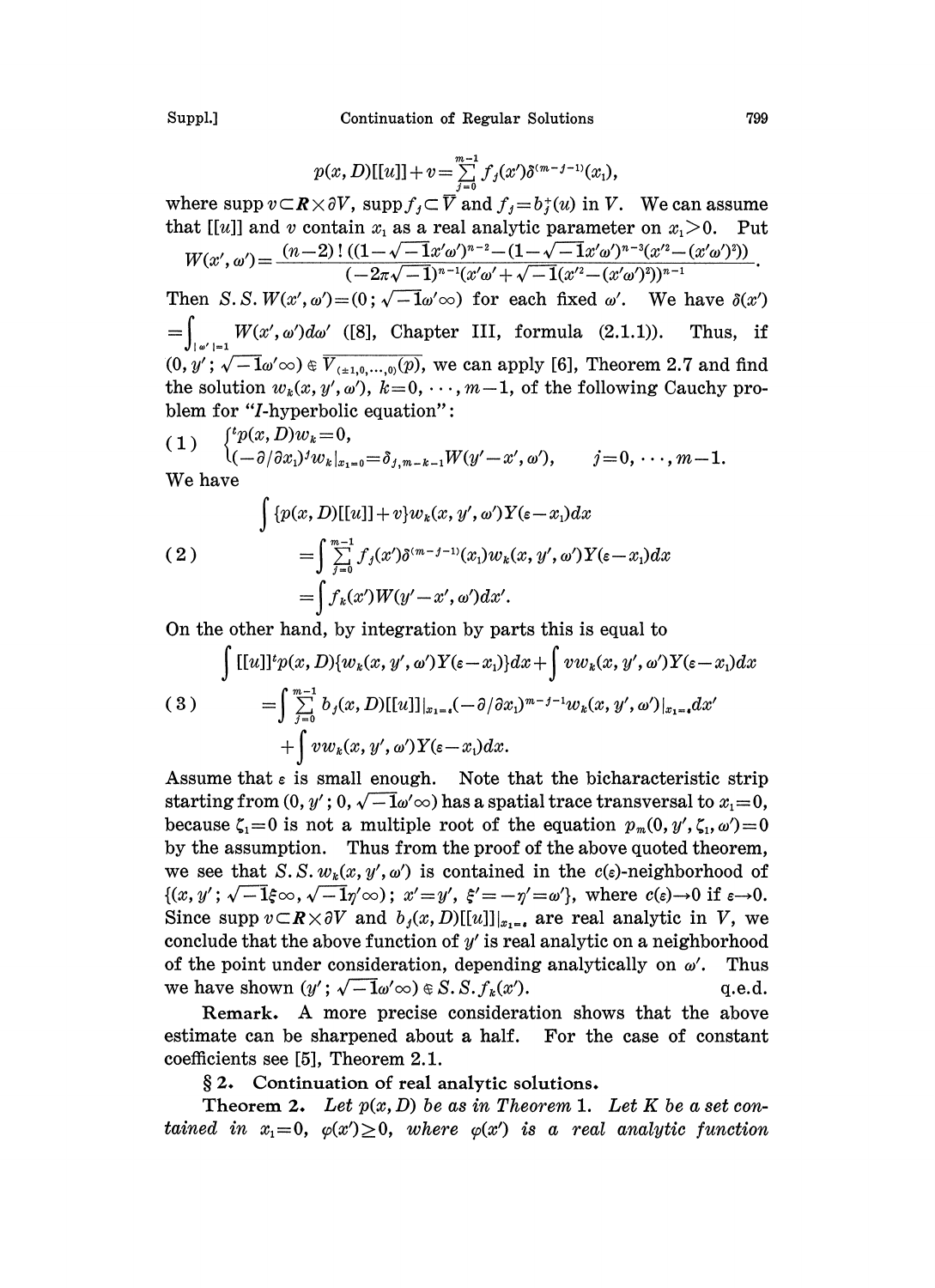of x' satisfying  $\varphi(0)=0$ ,  $d\varphi(0)\neq0$ . Assume that  $(0; \sqrt{-1}d\varphi(0)\infty)$  $\mathfrak{E}$   $\overline{V_{B(\pm 1,0,\dots,0)}(p)}$ . Then every real analytic solution u of  $p(x,D)u=0$ defined on a neighborhood of the origin except on  $K$  can be continued as a hyperfunction solution to  $K$  in a smaller neighborhood.

**Proof.** Consider the difference  $b_i(u) = b_i^*(u) - b_i^*(u)$  of the boundary values from both sides of  $x_1=0$ . Clearly supp  $b_j(u)$  is contained in K. By the assumption we can apply Theorem 1 and conclude that S. S.  $b_i(u)$ do not contain  $(0; \sqrt{-1}d\varphi(0)\infty)$ . Thus by the Holmgren type theorem ([8], Chapter III, Proposition 2.1.3), we conclude that  $b_j(u)=0$  on a neighborhood of the origin. Due to [7], Theorem 4 this implies that  $u$ can be continued as a hyperfunction solution to  $K$  in that neighborhood. q.e.d.

Note that if in addition every bicharacteristic curve flows out of K on any small neighborhood of the origin, then by [6], Theorem 3.3' the propagation of regularity holds and we conclude that  $u$  is in fact continued real analytically to  $K$  in a smaller neighborhood. For example, so is the case when  $K$  is an isolated point.

3. Continuation of infinitely differentiable solutions. The following theorem is the extension of the result of Grušin [1] who treated the case of constant coefficients.

Theorem 3. Let  $p(x, D)$  be as in Theorem 1. Assume that  $\overline{V_{(\pm 1,0,\cdots,0)}(p)}$  does not contain the whole fibre  $\{0\}\times\sqrt{-1}S^{n-2}_{\infty}$ . Then, every infinitely differentiable solution u of  $p(x,D)u=0$  defined on a neighborhood of the origin except the origin itself, can be continued to the origin as an infinitely differentiable solution.

Proof. We go back to the proof of Theorem 1. This time we can cut off u such that in (2)-(3) [[u]] is infinitely differentiable near  $\mathbf{R}\times\partial V$ and  $v$  is infinitely differentiable everywhere. The proof of [6], Theorem 2.7 shows that the solution  $w_k(x, y', \omega')$  of the Cauchy problem (1) is a distribution. Let  $\Omega$  be an open set in  $S^{n-2}$  satisfying  $\{0\} \times \sqrt{-1} \Omega \infty \subset \mathbb{C}$ <br>  $R^n \times \sqrt{-1} S^{n-2} \setminus \overline{V_{(\pm 1,0,\dots,0)}(p)}$  and  $\Omega^a = \Omega$ , where a denotes the antipodal mapping. Thus, for  $b_1(u)=b_1^*(u)-b_1^*(u)$  we conclude that supp  $b_1(u)$ is concentrated at the origin and  $b_i(u)*W(x', \omega')$  is infinitely differentiable for those fixed  $\omega' \in \Omega$ . Obviously we can get the same conclusion when we employ  $\overline{W}(x', \omega') = \exp(-x'^2)W(x', \omega')$  instead of  $W(x', \omega')$  in the able for those fixed  $\omega' \in \Omega$ . Obviously we can get the same conclusion initial conditions. Since  $\delta(x') = \exp(-x'^2)\delta(x') = \int \overline{W}(x', \omega')d\omega'$ , we have

(4) 
$$
b_j(u) = \int_a b_j(u) * \overline{W}(x', \omega') d\omega' + \int_{\partial \Omega} b_j(u) * \overline{W}(x', \omega') d\omega'.
$$

The Fourier image  $\widetilde{b_1(u)}$  is an entire function of infra-exponential growth. By the above consideration, the first term of (4) is infinitely differentiable. Hence its Fourier image decreases on the real space